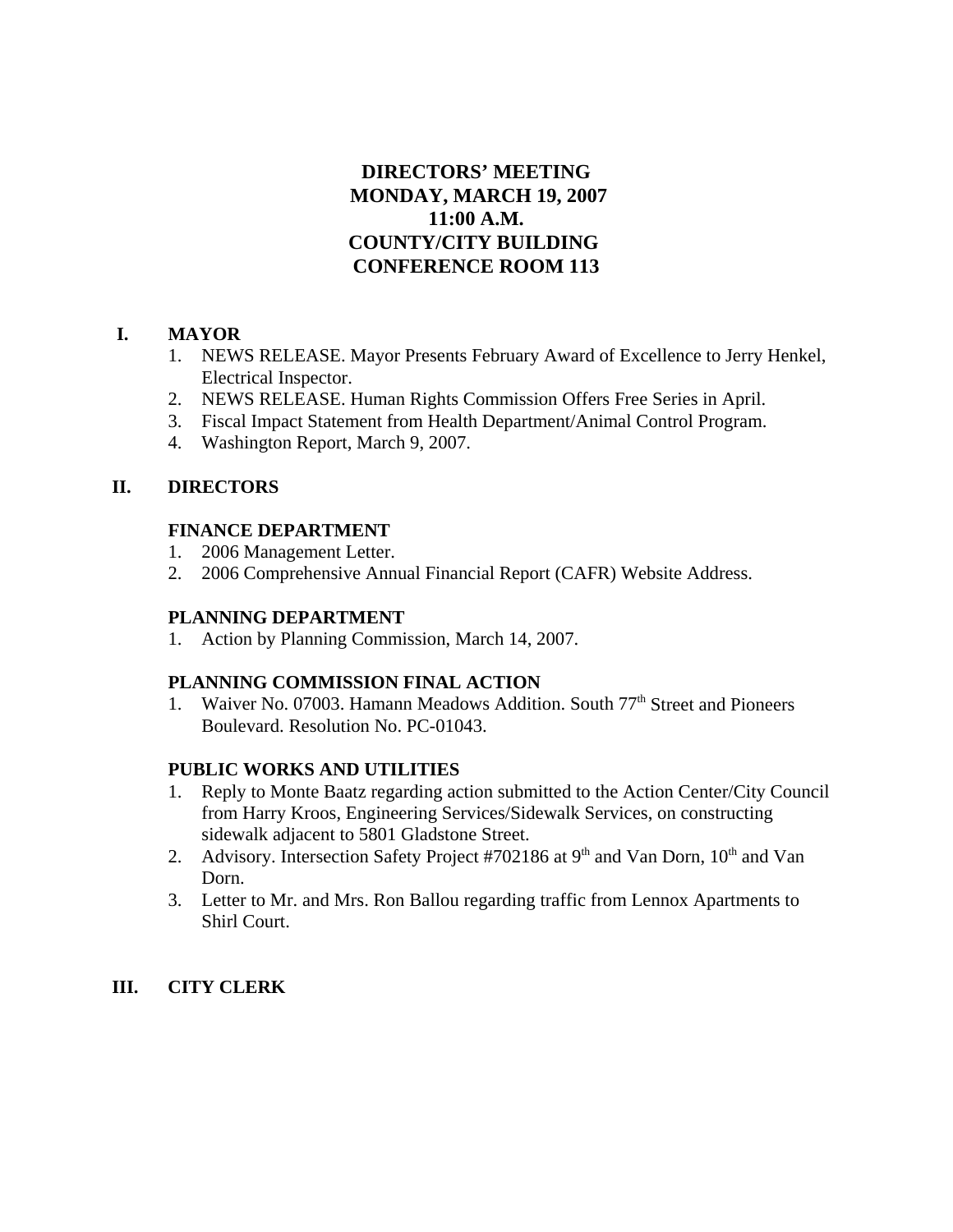## **IV. COUNCIL REQUESTS/CORRESPONDENCE**

#### **ANNETTE McROY/PATTE NEWMAN**

- 1. Request to Scott Holmes & Bruce Dart, Health Department */Dale Stertz & Mike* Merwick, Building & Safety Department/ Tonya Skinner & Dana Roper, City Law Department - RE: Bar owners, outdoor smoking areas (McRoyRFI#175 & NewmanRFI#41 - 12/18/06). — **1.) SEE RESPONSE FROM SCOTT HOLMES, HEALTH DEPARTMENT RECEIVED ON McRoyRFI#175 & NewmanRFI#41 - 01/11/07.** 
	- **2) SEE RESPONSE FROM TONYA L. SKINNER, CITY LAW DEPARTMENT ON McRoy/Newman RFI#175 and RFI#41 - 03/12/07**

### **V. MISCELLANEOUS**

- 1. Email from Drag Tech regarding Motorsports Task Force sound facts on noise.
- 2. Email from Drag Tech regarding Dr. Chéenne's report for Motorsports noise.
- 3. Email from Karen Kurbis regarding clarifying inaccurate statement made by SW Mc (midwestminichoppers).
- 4. Email from SW Mc (midwestminichoppers) regarding Karen Kurbis email and facts in Dr. Chéenne's report.
- 5. Email from Marla King. Allow Camp Bow Wow to build in Lincoln.
- 6. Email from Rod Doyle. Camp Bow Wow should be allowed to operate in Lincoln.
- 7. Email with copy of Journal Star Editorial on University of Nebraska-Lincoln's attempt to bring Bolivian Professor to teach at the university.
- 8. Email from Jill Morstad. Letter regarding Camp Bow Wow to open franchise in Lincoln.
- 9. Letter from Janet Miller. Problems arise from Animal Control and Capital Humane Society being closed on weekends.
- 10. Email from Carol Hofmann, Paw Prints Pet Photography, in support of Camp Bow Wow.
- 11. Email from Will Hays in support of Camp Bow Wow.
- 12. Email from Karyn in support of Camp Bow Wow.
- 13. Email from Jeffifer Haralson, A Pause for Paws, Inc., in support of Camp Bow Wow.
- 14. Email from Tonia Tauke, A Pause for Paws, Inc., in support of Camp Bow Wow.
- 15. Media Release from Community Health Endowment of Lincoln. Lincoln's Health Challenge.

### **VI. ADJOURNMENT**

**W:\FILES\CITYCOUN\WP\DA031907.wpd**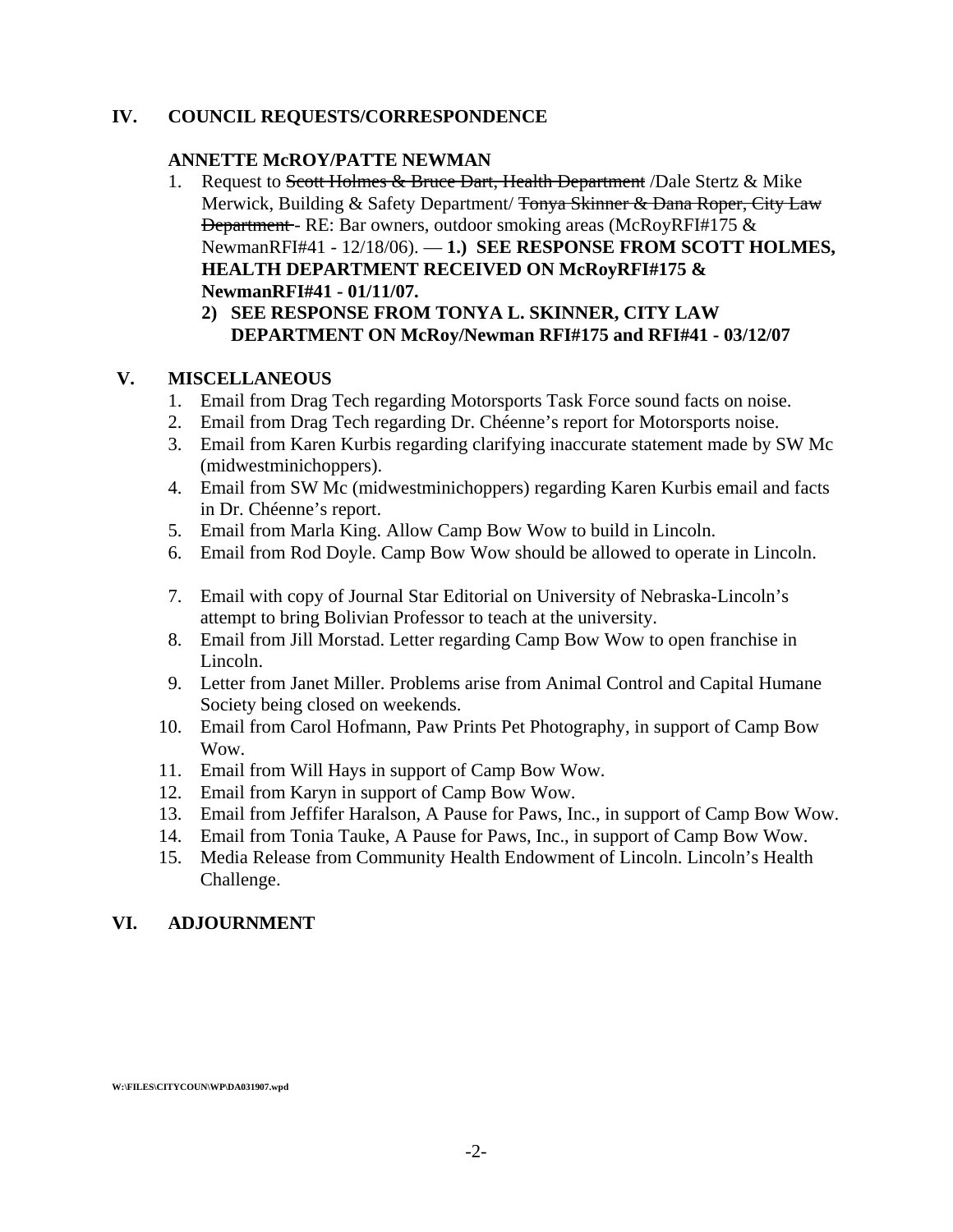## **DIRECTORS' MEETING MINUTES MONDAY, MARCH 19, 2007 11:00 A.M. COUNTY/CITY BUILDING CONFERENCE ROOM 113**

**Council Members Present:** Patte Newman, Chair**;** Dan Marvin, Vice-Chair; Ken Svoboda, Jon Camp**,** Annette McRoy, Jonathan Cook, Robin Eschliman

**Others Present:** Mayor Coleen Seng, Mark Bowen, Ann Harrell, Darl Naumann, Lin Quenzer, Mayor's Office; City Clerk Joan Ross; Dana Roper, City Attorney; Directors and Department Heads; Tammy Grammer, City Council Staff; Deena Winter, Lincoln Journal Star Representative, and Coby Mach, LIBA.

Meeting convened at 11:01 a.m.

Location Announcement of the Nebraska Open Meetings Act: A Copy of the Nebraska Open Meetings Act is Located on the Wall at the Rear of this Room.

### **I. MAYOR -**

Mayor Coleen Seng stated they probably read in the newspaper the County Board has finished up on their Motorsports Task Force and sounds like it is headed to the Common Meeting on April 2nd.

Mayor Seng stated the Finance Department is working with the departments on their budget right now.

Council received audit material in their packets, if they have any questions talk with Don Herz (Finance Director). There would of been a pre-council, she's thinking this is the first not to have a pre-council on the audit. Don Herz will be ready to answer any questions and he will probably want to show them another piece as they go around to Directors.

Regarding the Catalyst Project they probably saw the article in the newspaper that there were three proposals sent in from John Hammons, Dial Realty Corp., and Lincoln Synergy Group. She thinks they all have been encouraging developers to dream really large in visionary and thinks that is what happened from the little bit she has seen looks quite good and the committee probably spent the good share of the weekend reading the material. Annette (McRoy) is the Council representative and she believes on Friday they meet again, so she will be anxious to hear their recommendation. Mr. Marvin asked what criteria are they using for selecting? Mayor Seng commented he can talk with Annette (McRoy) about it since she's on the committee. Mr. Marvin stated okay, he will get an update from her. Mayor Seng commented they will see if Marc Wullschleger (Urban Development Director) has anything to add.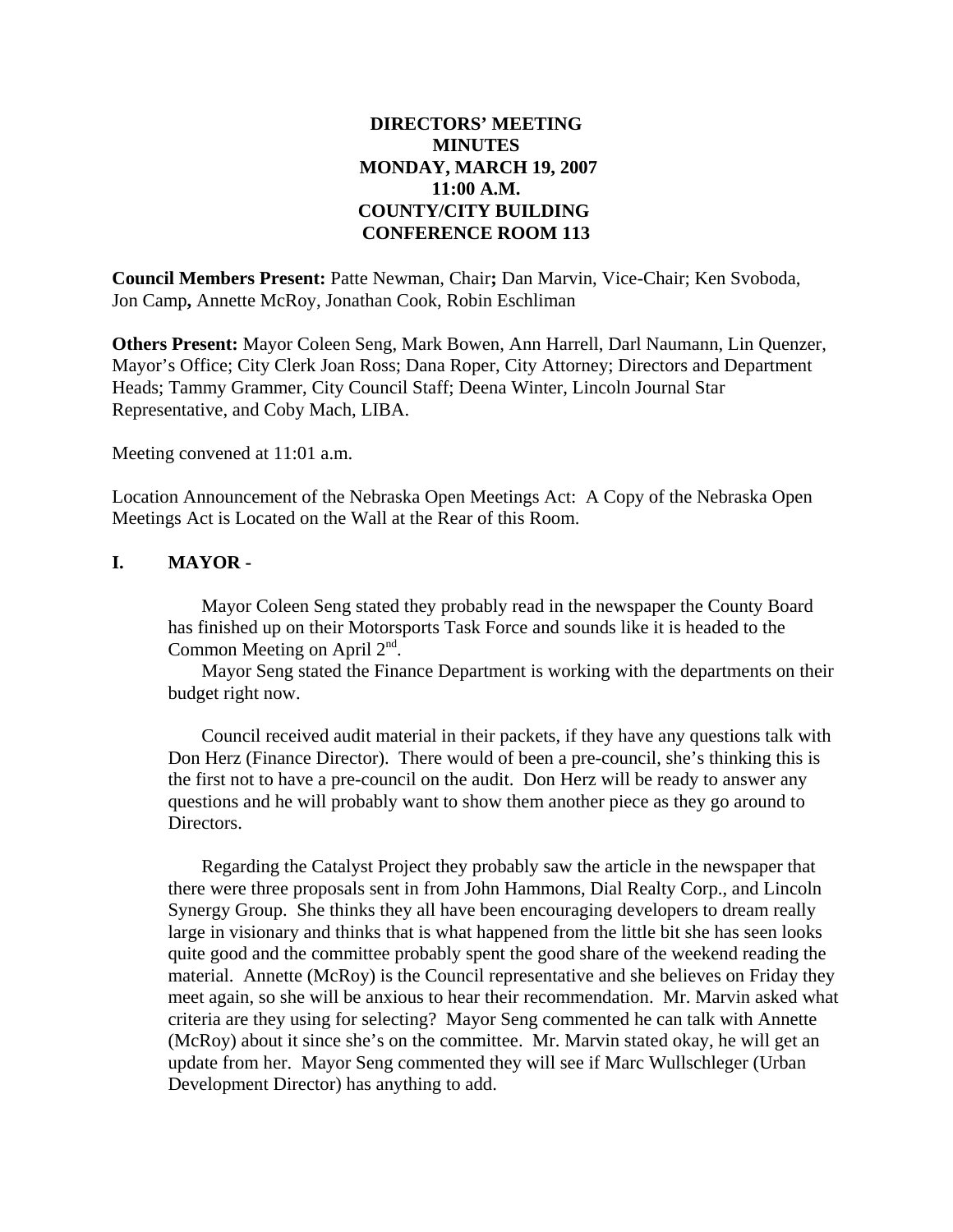Mayor Seng called on Directors. Don Herz stated as the Mayor mentioned they received an electronic version of the 2006 Comprehensive Annual Financial Report.

We also updated the 'Outstanding Debt Profile' that they received about a year and a half ago. This is an update through January 1, 2007 for all the City's outstanding debt. Mr. Camp asked if he could get a hard copy of the report? Mr. Herz replied they printed out extra copies so he will email it and give them a hard copy of the report. *[Copy of the 'Outstanding Debt Profile' Report is on file in the City Council Office.]* 

Marc Wullschleger (Urban Development Director) stated about the Catalyst Project, Urban Development is very excited to have the three proposals. He got a brief look at them with some of the other members of our staff and the eleven member committee. They will be meeting later this week and decide who to interview and hopefully recommend one to the Mayor by the end of April. Ms. Eschliman asked if he could tell them anything about the proposals at this point and what they are? Mr. Wullschleger replied he cannot, they allowed the reporters in to take pictures of the front covers but that's all the further they got. Mr. Marvin commented question on the selection process if you have two projects that are basically equal. Do you have ways of weighing one over the other going through the selection process? Mr. Wullschleger replied he's sure they will take that into account, he doesn't know the selection process. Annette (McRoy) would be happy to visit with him as she goes along but needs to be privately. Mr. Wullschleger stated they are going to meet this week on Friday as the Mayor said and this will be the first meeting of the eleven member committee. They have the three proposals which were handed out to the committee members on Friday afternoon, they will review them this week and meet on Friday. At that time, it might be possible as soon as Friday that we would determine who to interview of the three or all three proposals. Have them come in and interview them, and then have a meeting or two more and hopefully by the end of April make a recommendation to the Mayor. Mr. Camp asked if it ever comes before the Council or is it voted through Administration? Mayor Seng responded all of the pieces come before the Council as you know redevelopment proposals. You have control of them as it comes through and will take quite along time before it gets worked through and there will be a lot of negotiation that has to go on as there is in all projects. She believes the recommendation will come from the task force and the Mayor has the final selection and then all the redevelopment pieces will go before the Council. Mayor Seng commented she wanted to answer Dan's (Marvin) question. When she was on a committee such as this the first thing you do when you get together is get the criteria established. She doesn't know if this task force will do that but every one that she has ever served on that was always the first item on the agenda.

- 1. NEWS RELEASE RE: Mayor Presents February Award of Excellence to Jerry Henkel, Electrical Inspector. — NO COMMENTS
- 2. NEWS RELEASE RE: Human Rights Commission Offers Free Series in April. NO COMMENTS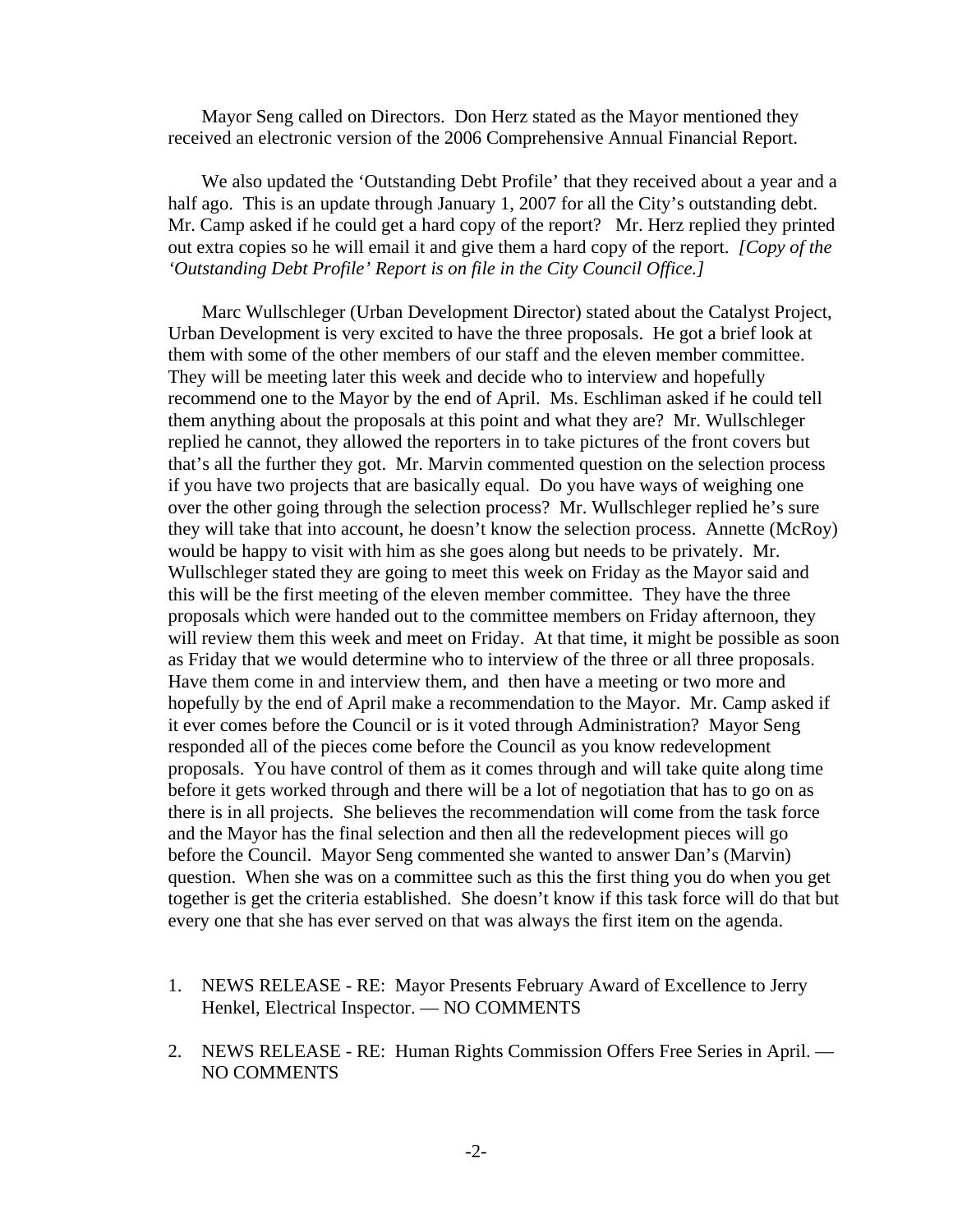- 3. Fiscal Impact Statement from Health Department/Animal Control Program. NO **COMMENTS**
- 4. Washington Report, March 9, 2007. NO COMMENTS

## **II. DIRECTORS** -

## **FINANCE -**

- 1. 2006 Management Letter. NO COMMENTS
- 2. 2006 Comprehensive Annual Financial Report (CAFR) Website Address. NO **COMMENTS**

## **PLANNING -**

1. Action by Planning Commission, March 14, 2007. — NO COMMENTS

## **PLANNING COMMISSION FINAL ACTION** .....

1. Waiver #07003 - Hamann Meadows Addition - South 77<sup>th</sup> Street & Pioneers Boulevard - Resolution No. PC-01043. — NO COMMENTS

## **PUBLIC WORKS & UTILITIES -**

- 1. Reply to Monte Baatz regarding action submitted to the Action Center/City Council from Harry Kroos, Engineering Services/Sidewalk Services, on constructing sidewalk adjacent to 5801 Gladstone Street. — NO COMMENTS
- 2. ADVISORY RE: Intersection Safety Project #702186 at 9<sup>th</sup> & Van Dorn, 10<sup>th</sup> & Van Dorn. — NO COMMENTS
- 3. Letter to Mr. & Mrs. Ron Ballou RE: Traffic from Lennox Apartments to Shirl Court. — NO COMMENTS

## **III. CITY CLERK -**

City Clerk Joan Ross stated on their Agenda today for Item 4 they have a Motion-To-Amend #1 which would have been in their packets. *[#4, 07-37, Change of Zone 07007-Amending Title 27 of the Lincoln Municipal Code to implement revisions to the Parking Matrix to correct past errors and omissions but not imposing new parking requirements.]*

For Item 1, she should mention they have a new page 10 which they should have received last week. *[#1, 07-34, Authorizing and providing for the issuance of sanitary sewer revenue bonds of the City of Lincoln in the amount of \$21,000,000.]*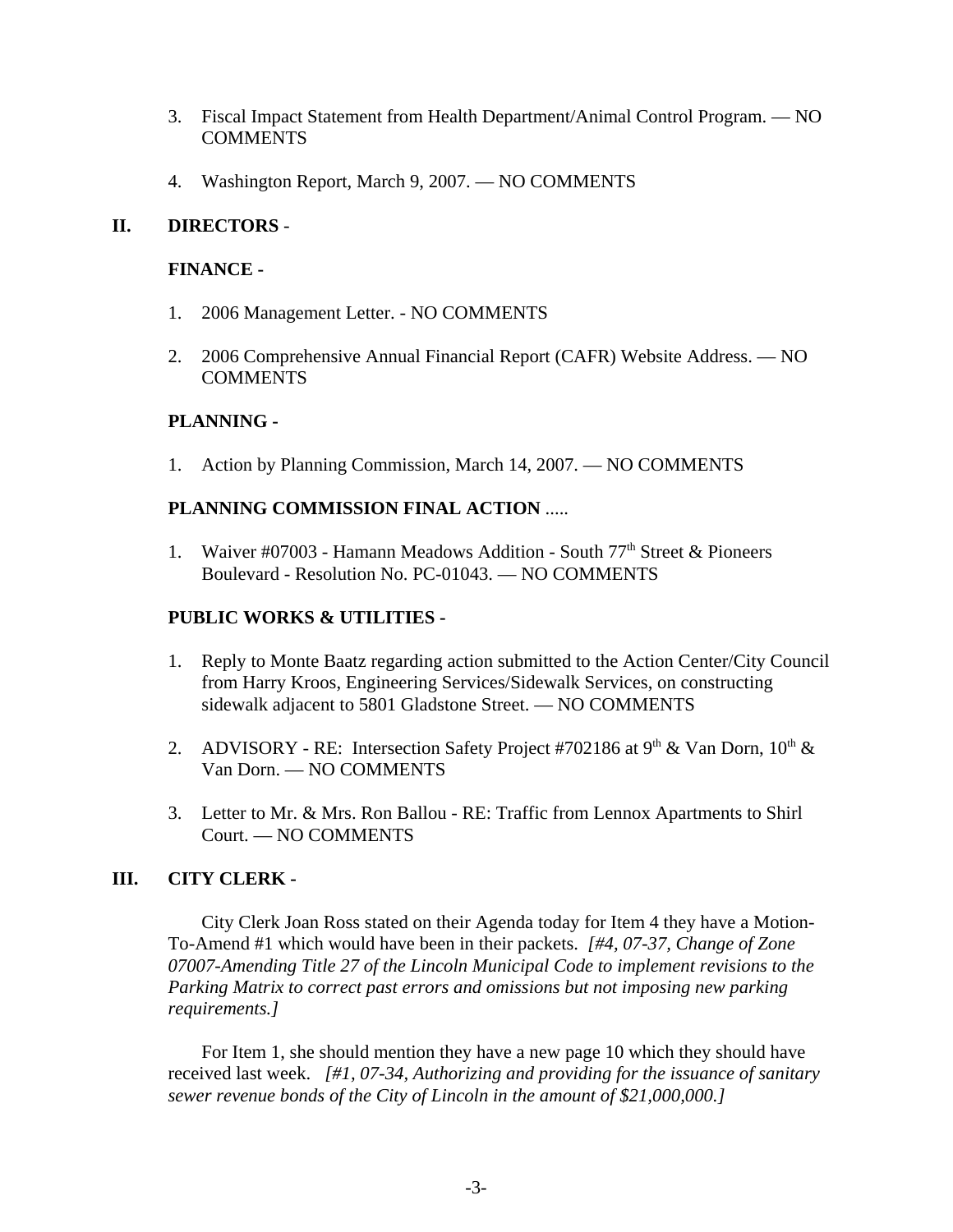#### **IV. COUNCIL REQUESTS/CORRESPONDENCE -**

#### **ANNETTE McROY/PATTE NEWMAN -**

1. Request to Scott Holmes & Bruce Dart, Health Department / Dale Stertz & Mike Merwick, Building & Safety Department/ Tonya Skinner & Dana Roper, City Law Department - RE: Bar owners, outdoor smoking areas (McRoyRFI#175 & NewmanRFI#41 - 12/18/06). — **1.) SEE RESPONSE FROM SCOTT HOLMES, HEALTH DEPARTMENT RECEIVED ON McRoyRFI#175 & NewmanRFI#41 - 01/11/07. — 2.) SEE RESPONSE FROM TONYA SKINNER, CITY LAW DEPARTMENT ON McRoyRFI#175 & NewmanRFI#41 - 03/12/07**. — NO COMMENTS

#### **JON CAMP -**

Mr. Camp stated to Bruce Dart (Health Director) that he had a constituent call in that he had a new puppy to register and he went to license it and apparently you have to license it within six months. But, he said he was not able to get the puppy neutered until ten months and he wondered if there's some grace period or something that could be done. Bruce Dart stated he will give him a call and see what they can work out. Mr. Camp asked if this has ever come up before? Mr. Dart replied all the time not unusual. Mr. Camp commented should they be looking at maybe changing it to the first nine months or something. Mr. Dart stated it's better for the animals if it is done early as possible, so he would like to keep it there but they do maintain the flexibility depending on situations.

#### **JONATHAN COOK -**

Mr. Cook stated he wanted to know the process for requesting additional street lighting. Is that a request made directly to LES by citizens or should it go through a city department? Karl Fredrickson (Public Works & Utilities Director) asked ornamental or on an arterial? Mr. Cook responded it would probably be on a residential street but not necessarily ornamental this could be simply a fill in spots that are under lighted. Mr. Fredrickson commented LES would do the work of putting it in and then bill the City maybe Don Herz would know. Mr. Cook commented he needs to know where to direct someone to go as far as making this an official request and have someone follow up on it. Mr. Fredrickson stated he will check into it. Mr. Cook commented he doesn't have the location yet, he's going to get some more information tonight they were at an association.

#### **ROBIN ESCHLIMAN -** NO COMMENTS

#### **DAN MARVIN -** NO COMMENTS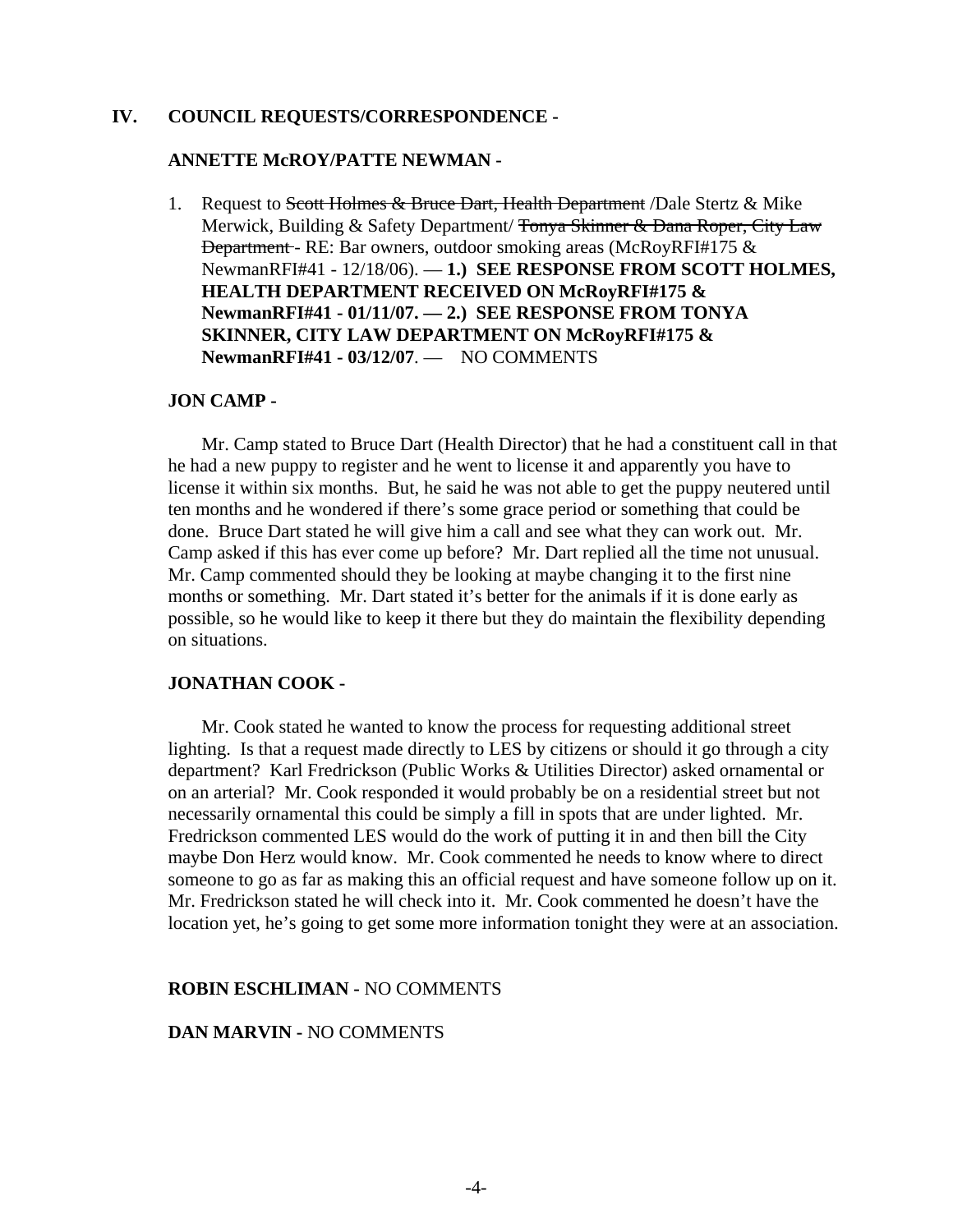#### **ANNETTE McROY -**

Ms. McRoy stated to Police Chief Casady that she was in the North Bottoms for the baseball game and thanked him for sending a PSO officer, she saw them towing some illegally parked cars while she was down there at lunch. Hopefully they will get the message out early in the season.

Ms. McRoy stated Lin (Quenzer) are you in charge of PRT follow up because there is a house at 3259 Potter Street that has a lot of junk every where. Ms. Newman stated it's on the list, she drove by there this morning. Lin Quenzer commented she drove by there last Wednesday. Ms. McRoy commented the neighbor said that no one from the City has ever followed up with her to say what we are doing and she said it's been almost a year so we need to follow up. Ms. Quenzer stated we've had it on PRT now for almost a year. Bruce Dart (Health Director) stated to Ms. McRoy that he can have his staff follow up with her. He will get her name from Lin (Quenzer) and have his staff call her.

### **KEN SVOBODA -** NO COMMENTS

### **PATTE NEWMAN -** NO COMMENTS

## **V. MISCELLANEOUS** -

- 1. Email from Drag Tech RE: Motorsports Task Force sound facts on noise. NO **COMMENTS**
- 2. Email from Drag Tech RE: Dr. Chéenne's report for Motorsports noise. NO COMMENTS
- 3. Email from Karen Kurbis RE: Clarifying inaccurate statement made by SW Mc. NO COMMENTS
- 4. Email from SW Mc RE: Karen Kurbis email and facts in Dr. Chéenne's report. NO COMMENTS
- 5. Email from Marla King RE: Allow Camp Bow Wow to build in Lincoln. NO **COMMENTS**
- 6. Email from Rod Doyle RE: Camp Bow Wow should be allowed to operate in Lincoln. — NO COMMENTS
- 7. Email with copy of Journal Star Editorial on University of Nebraska-Lincoln's attempt to bring Bolivian Professor to teach at the University. — NO COMMENTS
- 8. Email from Jill Morstad RE: Camp Bow Wow to open franchise in Lincoln. NO COMMENTS